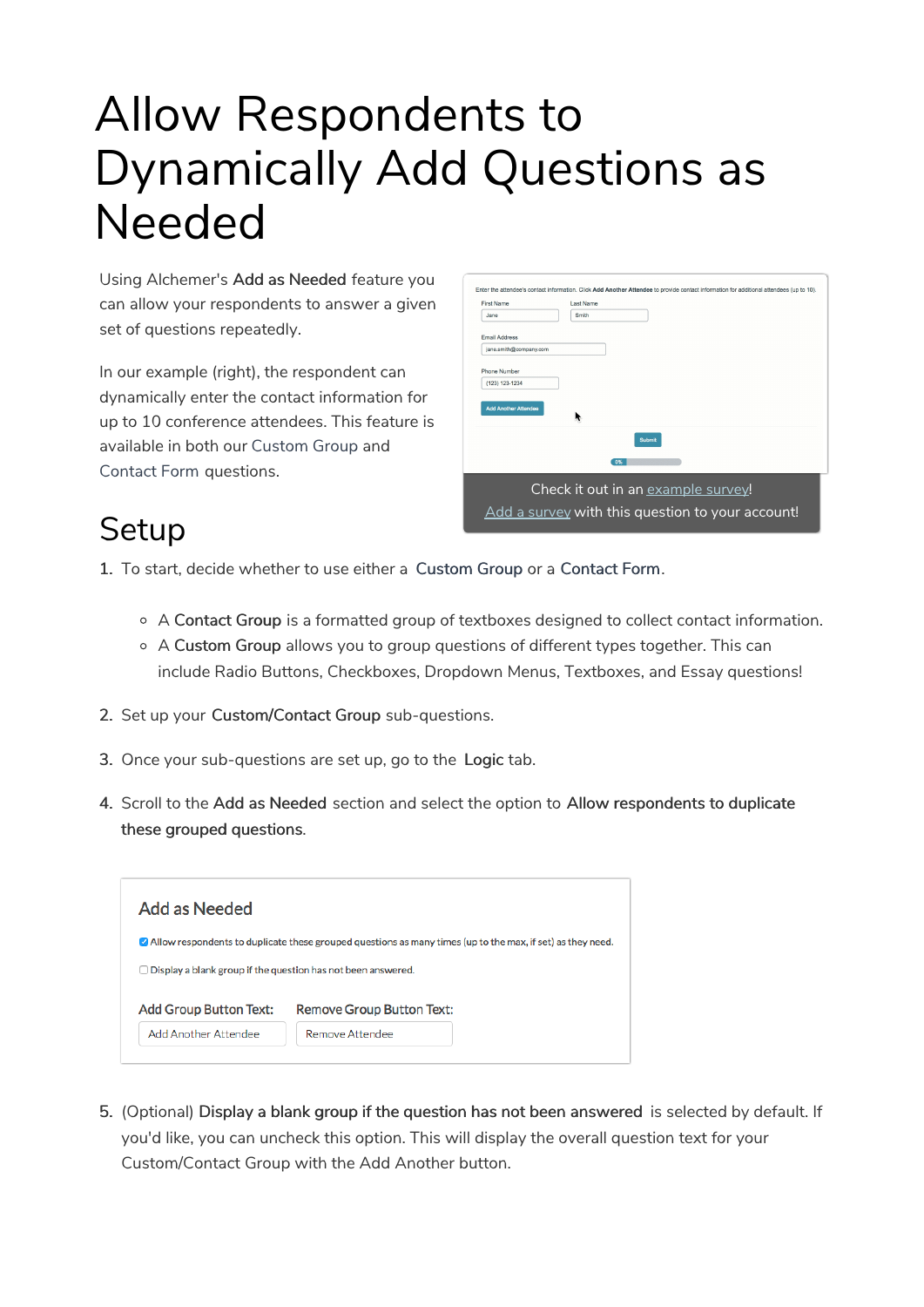- 6. (Optional) Customize your Button Text. In our example, we changed "Add Another" to "Add Another Attendee" and changed "Remove Item" to "Remove Attendee."
- 7. (Optional) If you would like to limit the number of times these fields can be dynamically added, enter the max number in the Max Repetitions field and customize the Max Repetitions Reached Message. The Max Repetitions will be in addition to the initial display of the question. For example, if you put in a max of 4 repetitions, you could collect up to 5 responses to that question.

| <b>Add Group Button Text:</b>         | <b>Remove Group Button Text:</b> |  |  |  |  |  |  |  |
|---------------------------------------|----------------------------------|--|--|--|--|--|--|--|
| Add Another Attendee                  | Remove Attendee                  |  |  |  |  |  |  |  |
| Max Repetitions (Optional):           |                                  |  |  |  |  |  |  |  |
| 10                                    |                                  |  |  |  |  |  |  |  |
| Max Repetitions Reached Message:      |                                  |  |  |  |  |  |  |  |
| You have reached your attendee limit. |                                  |  |  |  |  |  |  |  |
|                                       |                                  |  |  |  |  |  |  |  |
|                                       |                                  |  |  |  |  |  |  |  |

8. Save Question once you have finished configuring the Add as Needed options.

## Reports

In reports, each instance of the field is repeated and reported on. So, in our example, we collected up to 10 first names, so we have a series of First Name fields reported as appendices in the Summary Report.

## Exports

As in reports, each field is repeated for each instance of the add as needed group.

|         |               |       |          |                  |                | AА                                | AB                               | AC                                                                                                                   |  |
|---------|---------------|-------|----------|------------------|----------------|-----------------------------------|----------------------------------|----------------------------------------------------------------------------------------------------------------------|--|
|         |               |       |          |                  |                |                                   |                                  | 1:First Name 2:First Name 3:First Name 1:Last Name: 2:Last Name: 3:Last Name: 1:Email Addr 2:Email Addr 3:Email Addr |  |
| bri     | sorceress     |       | hillmer  | survey           |                |                                   | sorceress@si soceress@sgizmo.com |                                                                                                                      |  |
| Kermit  | <b>Miss</b>   |       | The Frog | <b>Piggy</b>     |                | kermit@sgizi misspiggy@sgizmo.com |                                  |                                                                                                                      |  |
| Fozzie  | Gonzo         | Rowlf | Bear     | <b>The Great</b> | <b>The Dog</b> |                                   |                                  | fozzie@sgizn gonzo@sgizn rowlf@sgizm                                                                                 |  |
| Swedish | <b>Beaker</b> |       | Chef     |                  |                | chef@sgizmcbeaker@sgizmo.com      |                                  |                                                                                                                      |  |

#### Incompatible Questions and Features

The add-as-needed setting is not available for the following question types: